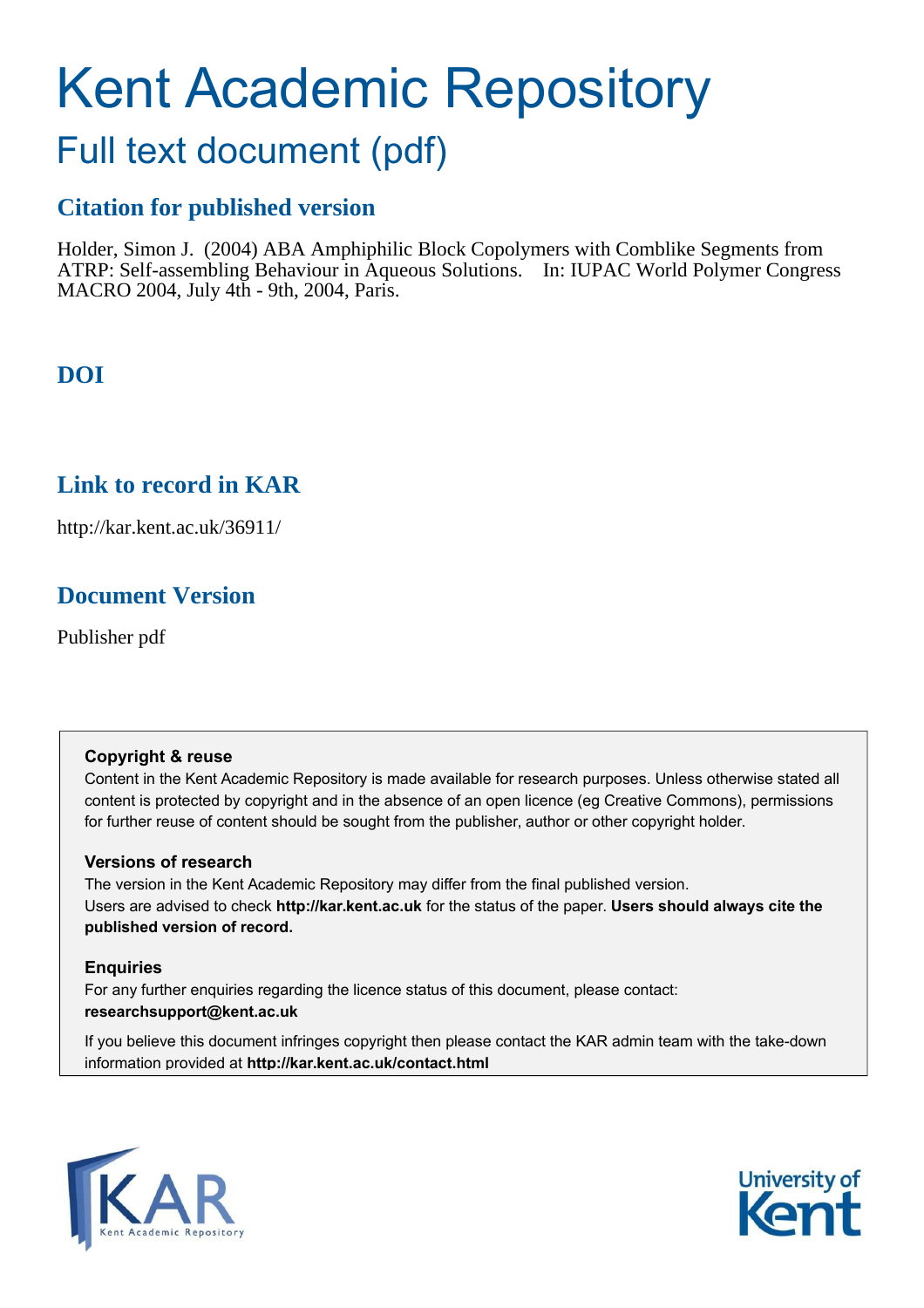#### **ABA Amphiphilic Block Copolymers with Comblike Segments from ATRP: Self-assembling Behaviour in Aqueous Solutions**

#### *Simon J. Holder, Geraldine G. Durand, Chert-Tsun Yeoh*

Functional Materials Group, School of Physical Sciences, University of Kent, Canterbury, Kent. CT2 7NH UK. S.J.Holder@kent.ac.uk

#### **Introduction**

Amphiphilic block copolymers (BCs) can adopt a variety of aggregate morphologies in solution where the solvent is selective for one of the blocks.<sup>1</sup> In many ways the morphological behaviour of BCs mirrors that of classic molecular amphiphiles. It is increasingly apparent however, that the complexity of the range and morphology of the aggregate structures formed is potentially larger and more varied than for 'simple' amphiphiles.<sup>2</sup> To date the majority of the fundamental studies of the self-assembly behaviour of BCs has been conducted on materials prepared by living polymerisation (LP) techniques for obvious reasons (low polydispersity and high purity, i.e. minimal contamination with homopolymer, diblock etc.). The increasing use of controlled radical polymerisations such as nitroxide mediated (e.g. TEMPO), atom transfer radical (ATRP) and radical addition fragmentation transfer (RAFT) polymerisations has allowed for the preparation of a plethora of novel BCs with a far greater range of chemical structures than previously available and also a greater range of macromolecular architectures.<sup>3</sup> Given the limitations on the application of LR techniques, academically and industrially, it is desirable that studies of self-assembling BCs are increasingly directed towards materials prepared in' non-living' ways. Here we report preliminary results of our studies into the self-assembly behaviour of BCs prepared by ATRP in aqueous dispersions.

#### **Synthesis**

Poly[olig(oethylene glycol methyl ether)]-*block*-polystyrene-*block*- [olig(oethylene glycol methyl ether)] (POEGMA-PS-POEGMA) copolymers were synthesised by atom transfer radical polymerisation techniques (Scheme 1). Two block lengths of PS were prepared by ATRP which were isolated and purified and used as macroinitiators for the subsequent polymerisation of OEGMA according to published procedures.



The POEGMA lengths were varied to give a range of hydrophilic :hydrophobic weight ratios between the blocks (Table 1).The polydispersities of the resultant block copolymers were all less than 1.3. (Table 1).

#### **Aggregate Preparation and Analysis**

Samples of the block copolymers were dissolved in THF (1ml) and water (9ml) was gradually added drop-wise to the stirred solutions over 1 hour. The mixtures were transferred to dialysis tubing and dialysed against water  $(3 \times 3dm^{-3})$  over 24 hours. The resultant dispersions were then analysed by TEM (uranyl acetate stained) and dynamic light scattering (DLS, Malvern Instruments HPPS). Critical aggregation concentrations (cac) were determined through fluorescent titrations using pyrene as the hydrophobic probe.

| Table 1.      |        |     |             |                    |              |
|---------------|--------|-----|-------------|--------------------|--------------|
| Sample        | $M_n$  | DP  | $M_w/M_a^a$ | Wgt                | cac          |
|               |        | PS  |             | ratio <sup>b</sup> | $(x10^{-2})$ |
| ABA11         | 17 200 | 75  | 1.27        | 1.20               | 334          |
| ABA12         | 42 900 | 75  | 1.27        | 4.49               |              |
| $ABA$ 13      | 56 300 | 86  | 1.26        | 5.34               | 4.62         |
| ABA 16        | 68 800 | 200 | 1.19        | 2.31               | 94.6         |
| <b>ABA 18</b> | 30 900 | 183 | 1.20        | 0.44               |              |
| <b>ABA 19</b> | 43 500 | 204 | 1.20        | 1.03               |              |
| ABA 20        | 54 900 | 204 | 1.24        | 1.58               |              |
| ABA 21        | 34 700 | 183 | 1.20        | 0.82               | τ            |

a from SEC; b hydrophilic:hydrophobic wgt. ratio from <sup>1</sup>H NMR

#### **Aggregate Sizes and Morphologies.**

As expected, for the selected samples measured, increasing the hydrophilic:hydrophobic block ratio led to an increase in the cac (Table 1). DLS results suggested that the copolymers aggregate in two basic size ranges from 10-100nm and from 200-1000nm. For the shorter copolymers possessing the shorter chain PS (ABA11-ABA13) the higher the ratio, an increased size of, or increased proportion of larger size, aggregates were observed (Figure 1). Further samples with short chain PS have been prepared and are currently being investigated to extend this sequence.



Figure 1: Particle size measurements of ABA11-ABA13, copolymers possessing short chain PS segments.

For the copolymer samples possessing longer PS blocks no clear correlation between the hydrophilic:hydrophobic ratio and the particle size was apparent (Figure 2).



**Figure 2:** Particle size measurements of ABA11-ABA13, copolymers possessing long chain PS segments.